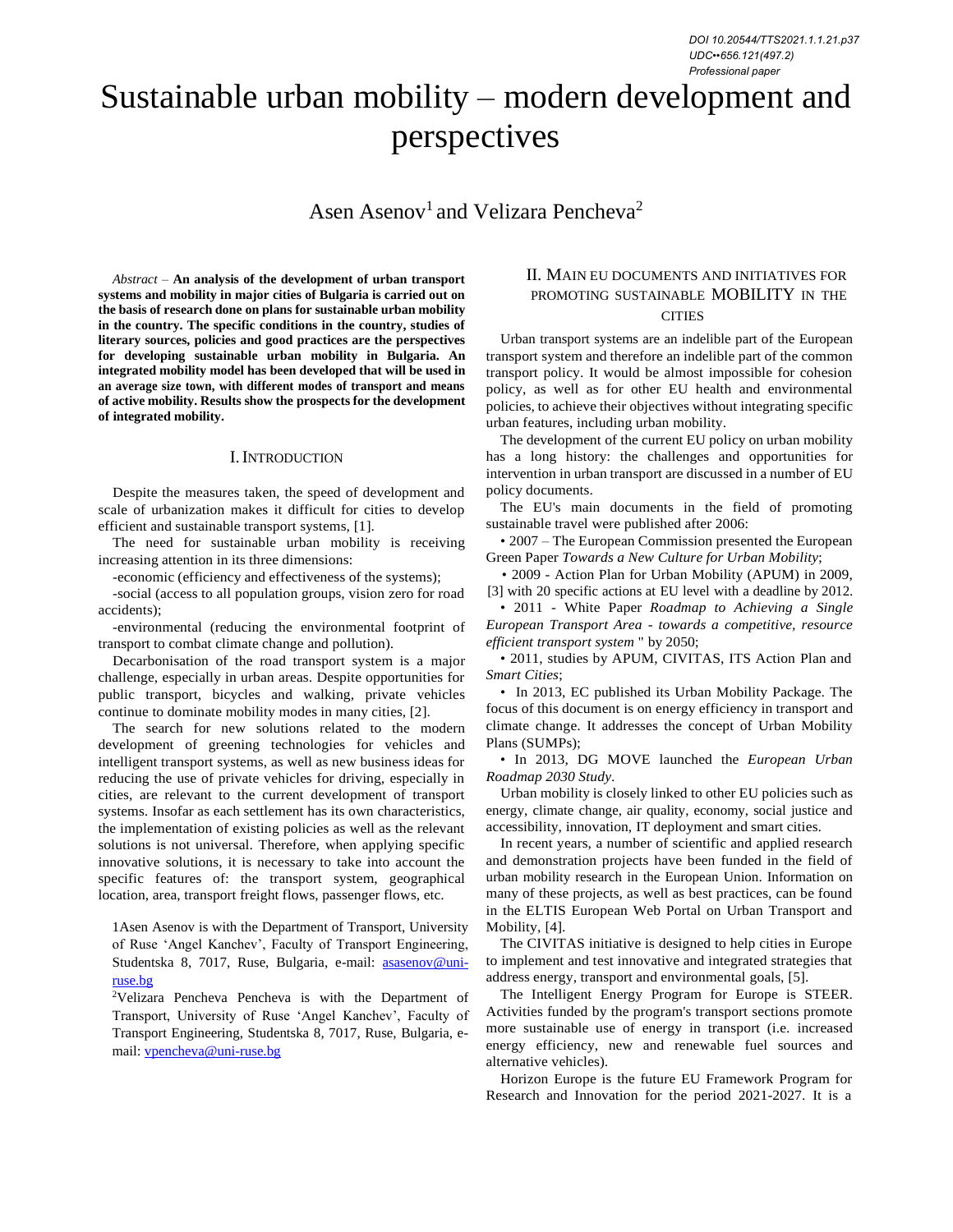continuation of the Horizon 2020 Framework Program. The proposal for Horizon Europe includes three pillars: excellence in science; global challenges and competitiveness of European industry; an innovative Europe. The second pillar will support research addressing societal challenges and industrial technologies in areas such as digital technology, energy, mobility, food and natural resources. The second pillar also envisages the introduction of missions and partnerships for some research purposes, like zero carbon emissions.

#### III.SUSTAINABLE URBAN MOBILITY PLANNING IN **BULGARIA**

In 2013, the European commission published its Urban mobility package. The focus of this document is the energy efficiency of transport and the climate changes. The concept of Urban Mobility Plans (SUMP) is included in this package, [6].

In Bulgaria, the transport schemes in cities are regulated by the Road transport Act. The municipalities are responsible for the policy and decision-making, related to spatial and urban planning and development of municipal territory.

The concept for sustainable urban mobility is still new in Bulgaria and the development of SUMP is not required by law, [7]. In the national programme of reforms in Bulgaria 2011-

2015, the development and implementation of sustainable urban mobility plans (SUMP) was planned for 35

municipalities by the end of 2015, which has not been achieved. The developing and implementation of SUMP is the

initiative of individual municipalities. The developing of the concept is a transition from the traditional planning of migration of people to the cities, oriented predominantly

towards developing the infrastructure and planning of sustainable urban mobility, directed to meeting the needs of

different groups of people.

The three main elements, which differentiate the approach to sustainable urban mobility (SUMP) are outlined:

- *Inclusion of all possible means of travelling in populated places*. These are: Quality and energy- efficient public transport, favourable conditions for pedestrian and bicycle traffic; gradual abandonment of the use of private vehicles;

- *Evaluation of consumer-related results*. Include target indicators: percentage of sustainable movements; reducing greenhouse gas, energy use, etc.;

- *Taking into account the needs of different population groups*. Active involvement in the discussion and decisionmaking of stakeholders and the general public.

The inclusion of all possible means of transport in the settlement implies the provision of high quality services by urban passenger transport, provision of conditions for walking and cycling, but above all the search for solutions.

The assessment of consumer-oriented results is linked to the evaluation of environmental and social problems, [8].

The overview of municipalities showed that by mid-2019, 11 Bulgarian cities are working on SUMP (Sofia, Varna, Montana, Veliko Turnovo, Kavarna, Stara Zagora, Kurdjali, Ruse, Burgas, Pleven and Gabrovo). The plan status is at different stages of implementation.

The plan for the capital Sofia is for the interval 2019-2035, with a vision for sustainable urban mobility. "Sofia is

developing sustainable urban mobility which is protecting the environment and human health; oriented towards the people, not towards the automobiles, efficient and innovative; safe and secure; integrated and accessible to all. It contributes to transforming the capital into a green, attractive, smart, safe and accessible city", [9].

Goals:

- reducing the negative impact of transport on people's health and on the environment (green city);

- increasing the attractiveness of the urban environment and ensuring better quality of life (attractive city);

- implementing transport innovations and strengthening the local mobility and economy (smart city);

- improving the safety and security of all participants (safe city);

- integrated transport system, accessible for all (accessible city).

The distribution of travels on the territory of Sofia by 2017 is as follows: personal automobiles 30,7; walking 29,7%; urban public transport 37,4; bicycles 1,8; others 0,4.

The target indicators: 20% - private car travels, 80% sustainable transport (walking, bicycle, urban public transport); in other words, private transport should be reduced by over 130 000 travels (population is maintained at 1,242 million people). The plan for Ruse has been developed for the period 2016- 2026 with the following vision: "Achieving high degree of mobility in urban zones and suburbs in conditions of travelling with maximum accessibility, security, safety, and guaranteed environmental protection, to the interest of the local community and as foundation for stimulating internal integrity and sustainable development for the whole region", [10].

Priority goals:

- increasing the efficiency and attractiveness of the public transport system;

- improving the quality of mobility and creating conditions for alterantive types of travel;

- integrating the concept for sustainable mobility in the civic culture of Ruse.

According tho the detailed study carried out in connection with developing a project *Integrated urban transport system of Ruse*, the distribution of travels on the territory of the city is as follows: walking - 43,5%; automobile-driver-28%; public transport-20,1% (the ratio of bus rides and trolleybus rides is 59,4 to 40,6%, respectively); bicycles 2,4%; taxi 2,3%; automobile-passenger 2,1%; company transport (mini-bus) 1,1%; motorbike 0,5.

The share of travels by car (automobile-driver-28%, automobile-passenger 2,1%, taxi 2,3%) is 32,4% in total of all travels, which is almost 50% more than travelling with public transport.

The target indicators according to SUMP by 2026 are: increasing walking to approximately 50%, public transport usage to 24%, cycling to 2,5% and reducing travels by car to 21,5%. The remaining 2% are to be distributed among the other categories of the modal split.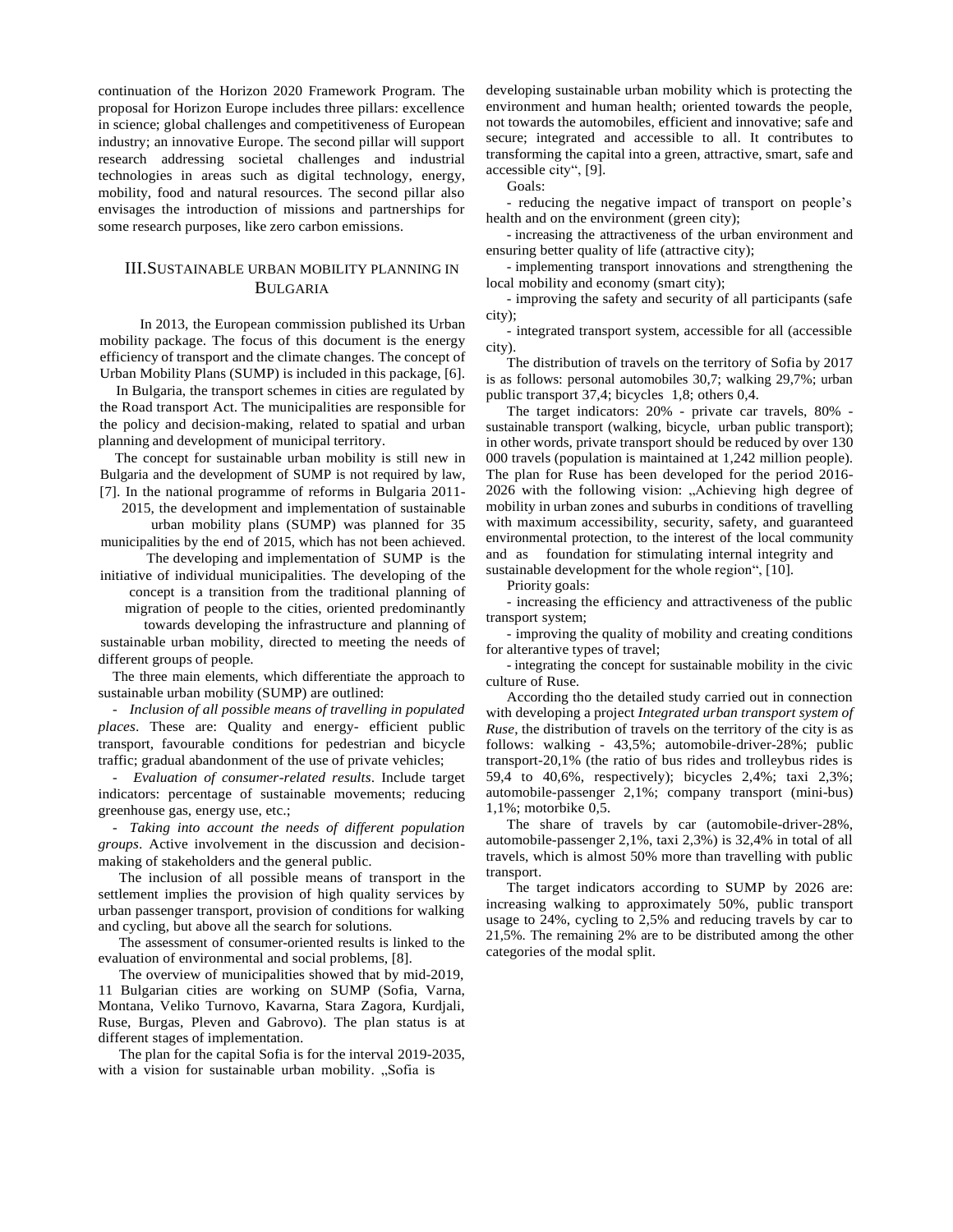### IV. PERSPECTIVES FOR DEVELOPMENT OF SUSTAINABLE URBAN MOBILITY IN BULGARIA

## AND MODEL OF INTEGRATED URBAN MOBILITY INTHE CONDITIONS OF RUSE

To date, three potential avenues for the future of urban transport systems have been identified in literature and transport practice. The first is related to the development of: vehicle greening technologies; intelligent transport systems and transport infrastructure. The other two are related to changing business models and developing: cars sharing, [11, 12] carpooling and integrated mobility (Mobility as a Service-МааS), [13, 14].

These three paths should not be considered separately. Servicing (expanding the range of services and offering complex solutions) of transport on shared and integrated mobility routes can create incentives for even faster technological renewal of transport fleets, [15].

The application of all three options in Bulgaria is realistic, as is their service. By assessing the characteristics of settlements, transport flows and transport schemes, the application can be implemented in two stages:

First stage - provision of conditions for integrated mobility, including multimodal one, for commuters from other settlements by: parking in the outskirts of the city, where the incoming traffic flows; provision of public transport from the parking lots; offering carsharing from parking to the city centre and integrating into MaaS, [16].

Second stage - introduction of the possibility of using the carsharing system throughout the city, by constructing the necessary car parks, taking into account the characteristics of the passenger traffic and introducing a MaaS system for integrated travel management, [17].

Assessment of the occupancy of seven major intersections in the city of Ruse, arranged by intensity, shows a significant proportion of passenger vehicles (an average of 69.31%), followed by vans  $(14.63\%)$ , bus / trolley bus  $(11.39\%)$ , truck (3.51%), bicycle and motorcycle (1.16%), (Fig. 1).



Fig. 1. Average value in percentage of vehicle types at the seven busiest intersections in the city of Ruse

Finding solutions to reduce the use of cars in the city is an important task.

Along with the development and improvement of public passenger transport services, other options are also being sought, especially for reducing the movement of passenger vehicles throughout the city.

Building a MaaS integrated carpooling system can produce good results. Studies of traffic flows show that it could be organized in two stages:

- Stage One: providing a journey for passengers coming from the three main inbound entries with vehicles to the city center. First entry is form Sofia, Svilengrad and Plovdiv; second from Buharest and Silistra; third from Varna;

- Second stage: introduction of a system covering the whole urban territory.

The first stage relates to the inbound traffic flows connected with the algorithm shown in Fig. 2.

A statistical survey to determine the number of passengers traveling by car for the purpose of visiting the city of Ruse, including daily, weekly and seasonal irregularities, can be conducted by collecting information from direct observation or using registering devices. The construction of three parking lots for traffic flow 1,2 and 3 at the outskirts of the city includes the preliminary determination of their capacity and the intended location of carsharing vehicles; construction of a central parking lot that collects the three rays of carsharing vehicles; inclusion in the route scheme of urban passenger transport for all three parking lots, associated with adjustments to the scheme; provision of a fleet of vehicles for the application of the carsharing system with the capacity to serve the required number of passengers in four locations: flows 1,2 and 3 at the outskirts of the city and in the city centre (where the main destinations are located). The construction of an information MaaS system is related to its estimated expansion in the second stage of construction. In order for the MaaS system to be effective, it is necessary to involve all transport operators in building the integrated system from the urban passenger transport subsystem, the carsharing subsystem and the Ruse MaaS System. Monitoring and correcting is a prerequisite for success. The adoption of each new system, as a rule, requires a certain amount of time, the introduction of incentives and a strong information campaign, which could speed up the processes.

The second stage of the system construction is related to designating the areas of origin and final destinations of the traffic flows in the city, as well as the construction of stations for carsharing vehicles and electrical cars.

## V.CONCLUSION

Regular Urban transport systems are an integral part of the European transport system and, therefore, an integral part of the EU's common transport policy. There are a number of documents defining the policy for the development of urban transport systems, including decarbonisation and reduction of harmful emissions from road transport, as well as a number of initiatives and programs. However, their application requires taking into account the specificity of the locality concerned.

Developing the Sustainable Urban Mobility Planning SUMP is a transition from traditional urban relocation planning, oriented predominantly to infrastructure development, to sustainable urban mobility planning that addresses the needs of different groups of people. Despite the EC recommendations as of October 2019, only 11 Bulgarian cities are working on SUMP. The plans are at a different stage in their development. The traffic survey at seven major intersections in the city of Rousse shows a significant proportion of passenger vehicles (average 69.31%), followed by light commercial vehicles (14.63%), bus / trolley bus (11.39%), truck (3, 51%), bicycle and motorcycle (1.16%). This shows the serious imbalance in which passenger vehicles overwhelm and burden the traffic, creating serious conditions for traffic congestion.

Building a MaaS system in Ruse for integrated shared travel